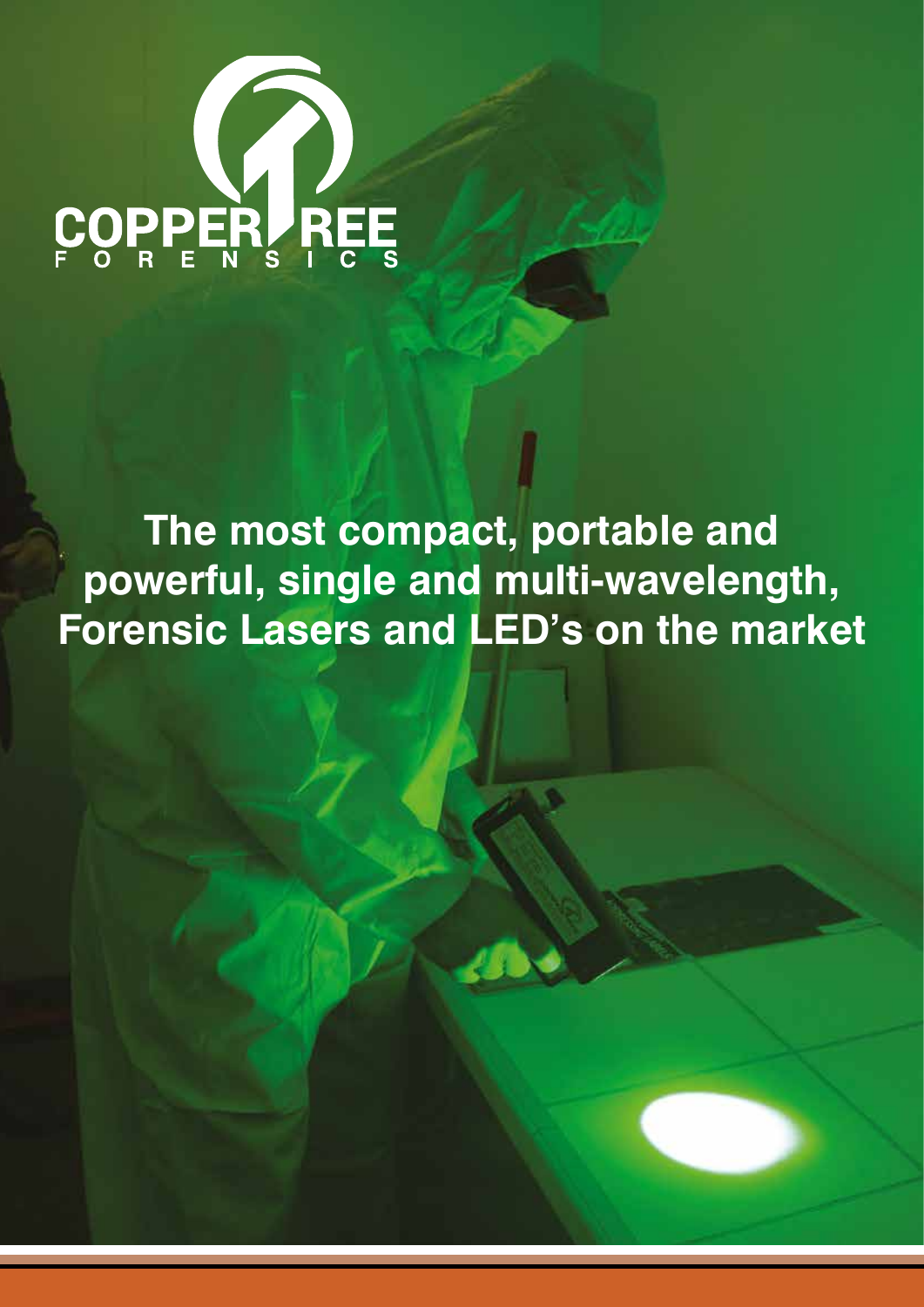#### **SGL-Mini SINGLE Wavelength Laser**

A choice of either a 445nm or 520nm wavelength, in this small portable forensic laser

CRIME SCENE DO NOT CROSS

#### Powerful laser output: 10W @ 445nm

4W @ 520nm

**SCENE DO NOT CROSS** 

- Weighing only 0.9kg
- Measuring just 10.4" x 2" x 4"
- Internal rechargeable Li-ion battery means cordless operation, or use while charging
- 445nm 12.6v/10.5Ah lithium battery
- 520nm 16.8v/7.8Ah lithium battery
- Battery life of up to 4 hours of continuous use
- Supply voltage of 110v 240v
- Deadman's finger and remote interlock

## **THIS LIGHTWEIGHT AND COMPACT LASER GETS INTO SMALL AREAS**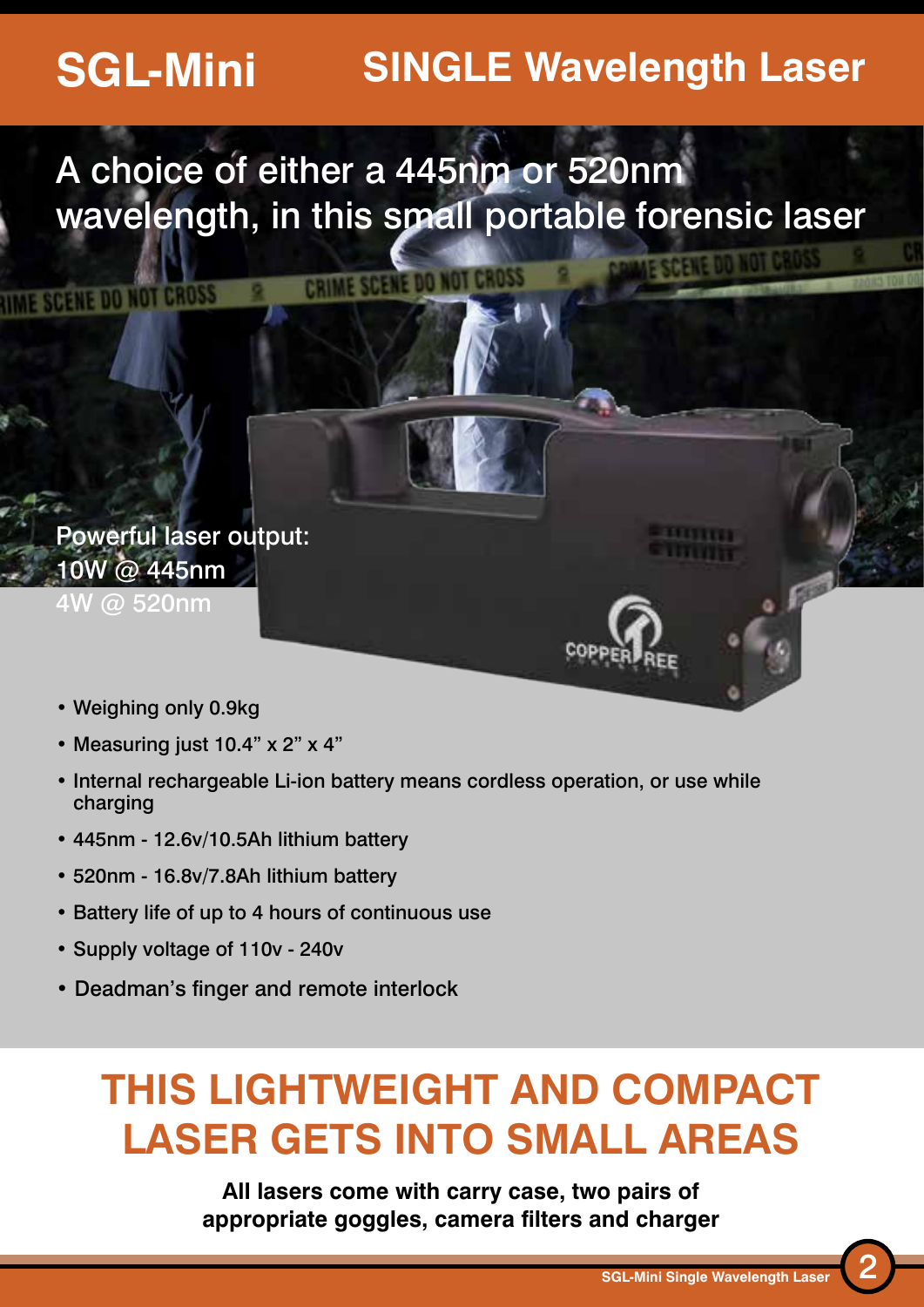#### **SINGLE Wavelength Laser**

A high end Laser with great results at every crime scene. With a wavelength of 532nm  $@$  8W, this laser ticks the boxes within the high powered, portable range

#### • High specification lens to optimise exceptional transmission of specified wavelength

- Powerful laser output of; 8W @ 532nm
- Weighing only 7.3kg

**SGL7**

- Measuring 12.5" x 5" x 6.5"
- Internal rechargeable Li-ion battery means cordless operation, or use while charging
- A battery capacity of 25.2v/15.6Ah
- Battery life of up to 4 hours of continuous use
- Supply voltage of 110v 240v
- Deadman's finger and remote interlock



OT CROSS

## **A HIGH END LASER WITH GREAT RESULTS IN THE LAB OR AT A CRIME SCENE**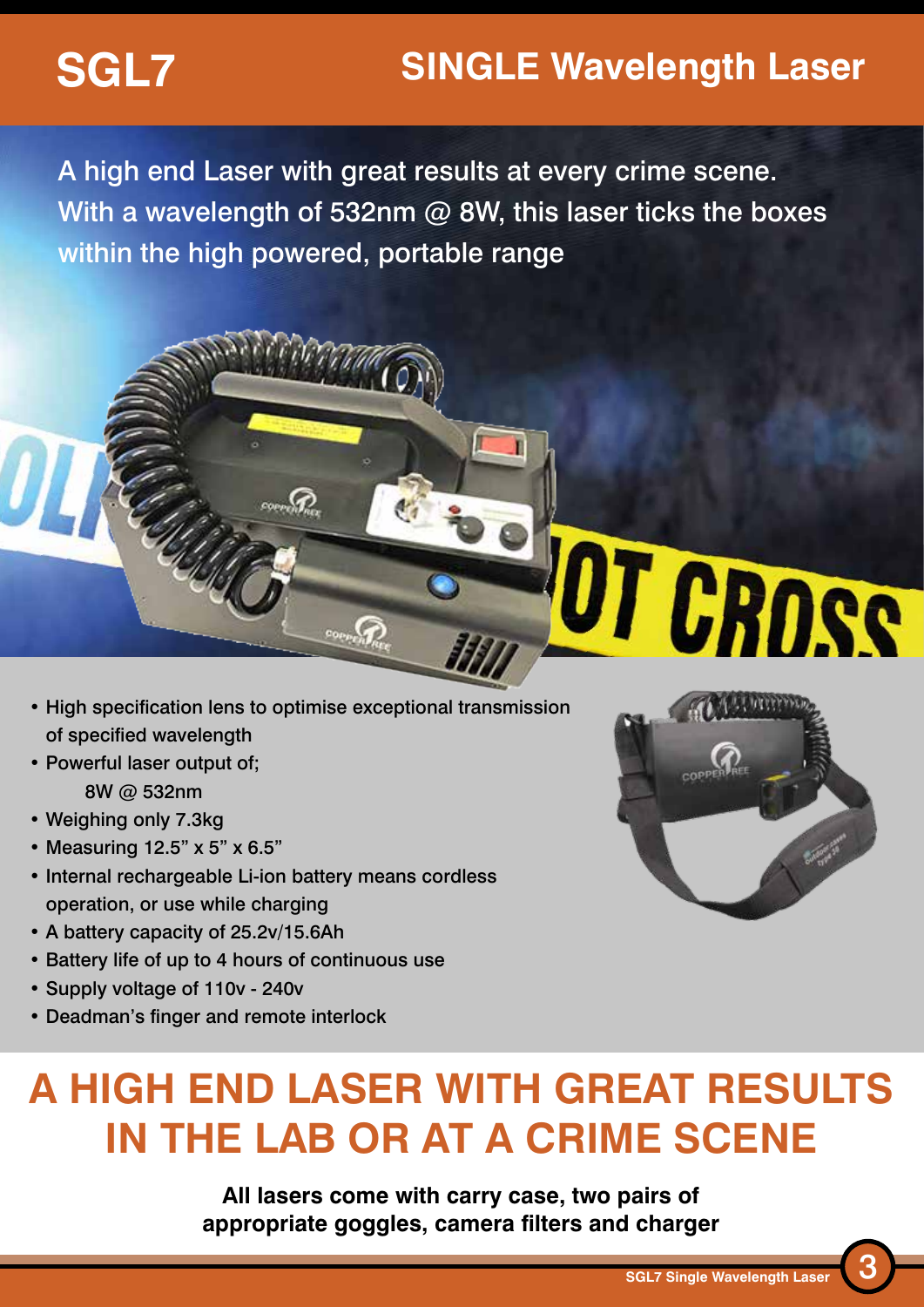## **DBL-Mini**

**UME SCENE DO NOT CROSS** 

## **DUAL Wavelength Laser**

A choice of wavelengths from 532nm, 445nm and 405nm, to create your own bespoke switchable dual wavelength laser

CRIME SCENE DO NOT CROSS

- Powerful laser output: 445nm @ 12W + 532nm @ 4W 405nm @ 3W + 532nm @ 4W 405nm @ 6W + 532nm @ 4W
- Weighing only 2.2kg
- Measuring only 10.8" x 2" x 4.9"
- Internal rechargeable Li-ion battery means cordless operation, or use while charging
- A battery capacity of 16.8v/7.8Ah
- Battery life of up to 3 hours of continuous use
- Supply voltage of 110v 240v
- Deadman's finger and remote interlock



## **THIS LIGHTWEIGHT AND COMPACT LASER GETS INTO SMALL AREAS**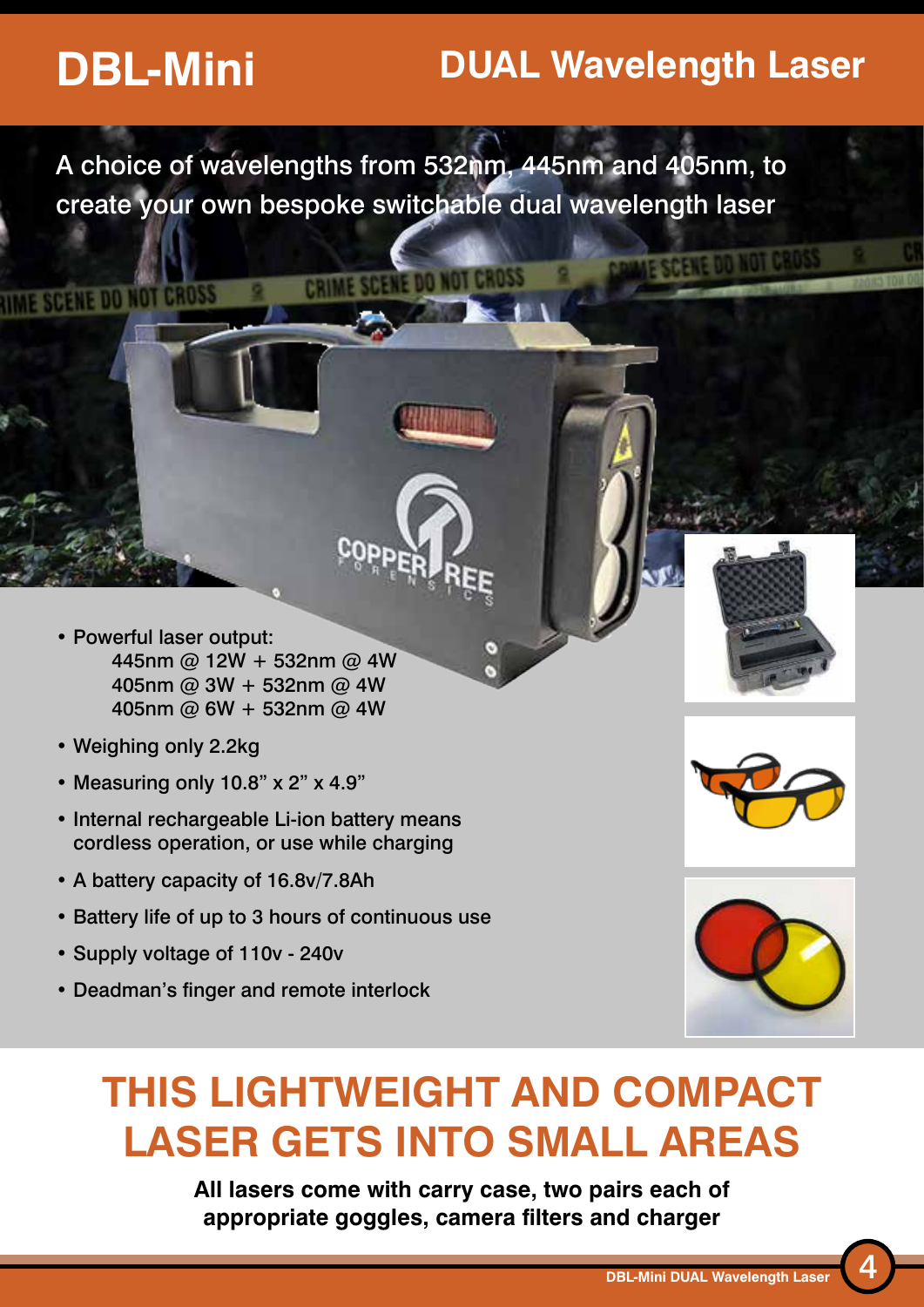## **DB-Ultra**

#### **DUAL Wavelength Laser**

Switchable, dual 445nm and 520nm laser, not much larger than a smartphone!

- High specification lens to maximise the see through clarity
- Powerful laser output: 6W @ 445nm and 2W @ 520nm
- Weighing only 0.72kg
- Measuring only 7.2" x 2.2" x 2.5"
- Internal rechargeable Li-ion battery means cordless operation, or use while charging
- A battery capacity of 16.8v/7.8Ah
- Battery life of up to 90 minutes of continuous use
- Supply voltage of 110v 240v
- Deadman's finger and remote interlock

## **OUR SMALLEST FORENSIC LIGHTWEIGHT LASER YET!**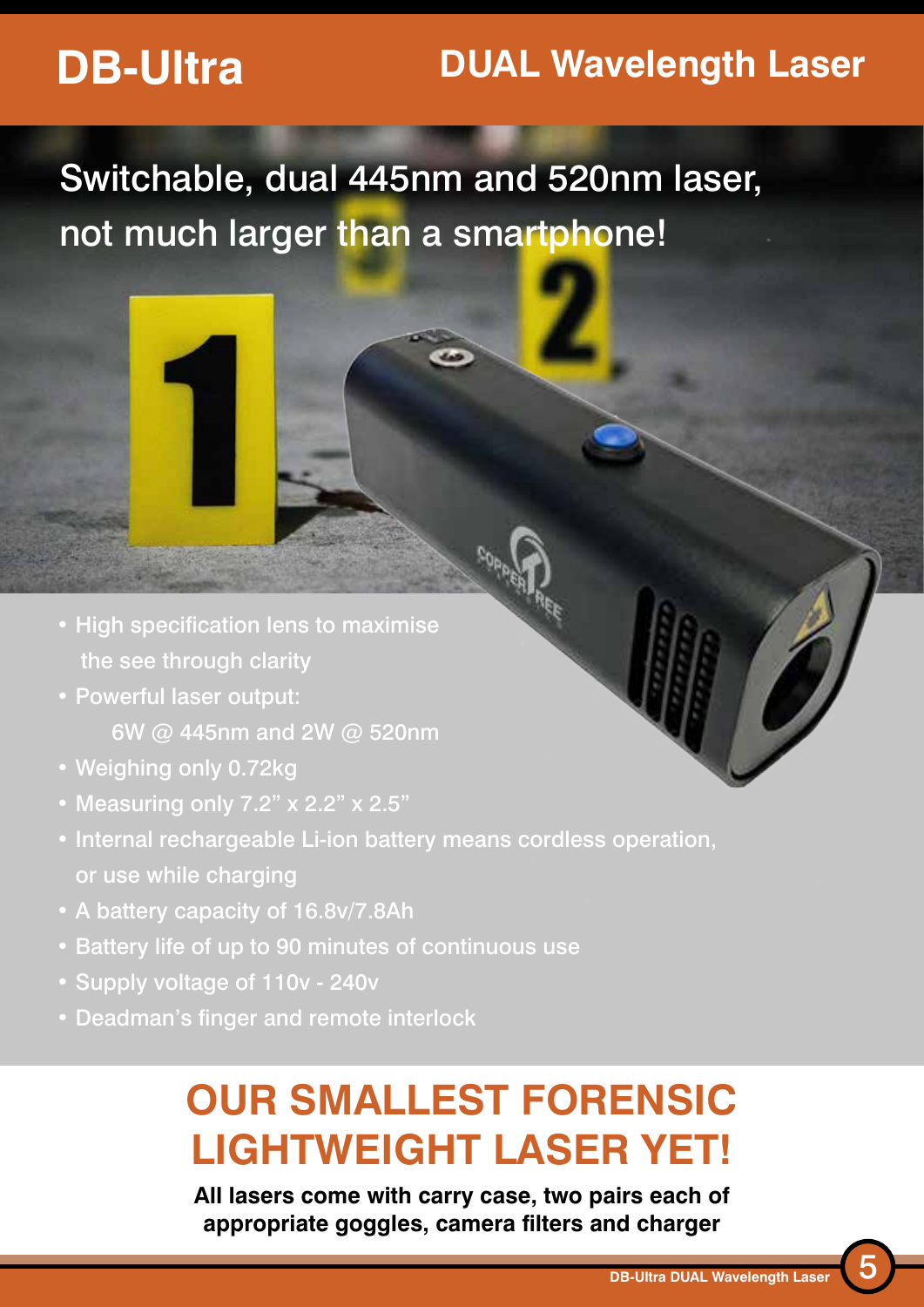## **DB-Ultra+**

## **DUAL Wavelength Laser**

A switchable dual wavelength of 445nm and 520nm. This ergonomic design includes a handle for ease of use, allowing for the addition of extra battery packs, thereby extending its usable life at crime scenes.

- High specification lens to optimise exceptional transmission of specified wavelengths
- Powerful laser output: 6W @ 445nm and 2W @ 520nm OR 10W @ 445nm and 3W @ 520nm
- Weighing only 0.72kg
- Measuring only 7.2" x 2.2" x 2.5"
- Internal rechargeable Li-ion battery means cordless operation, or use while charging
- A battery capacity of 16.8v/7.8Ah
- Battery life of up to 90 minutes of continuous use
- Supply voltage of 110v 240v
- Deadman's finger and remote interlock

## **OUR MOST POPULAR FORENSIC LIGHTWEIGHT LASER, COMPLETE WITH EXTRA BATTERY PACK**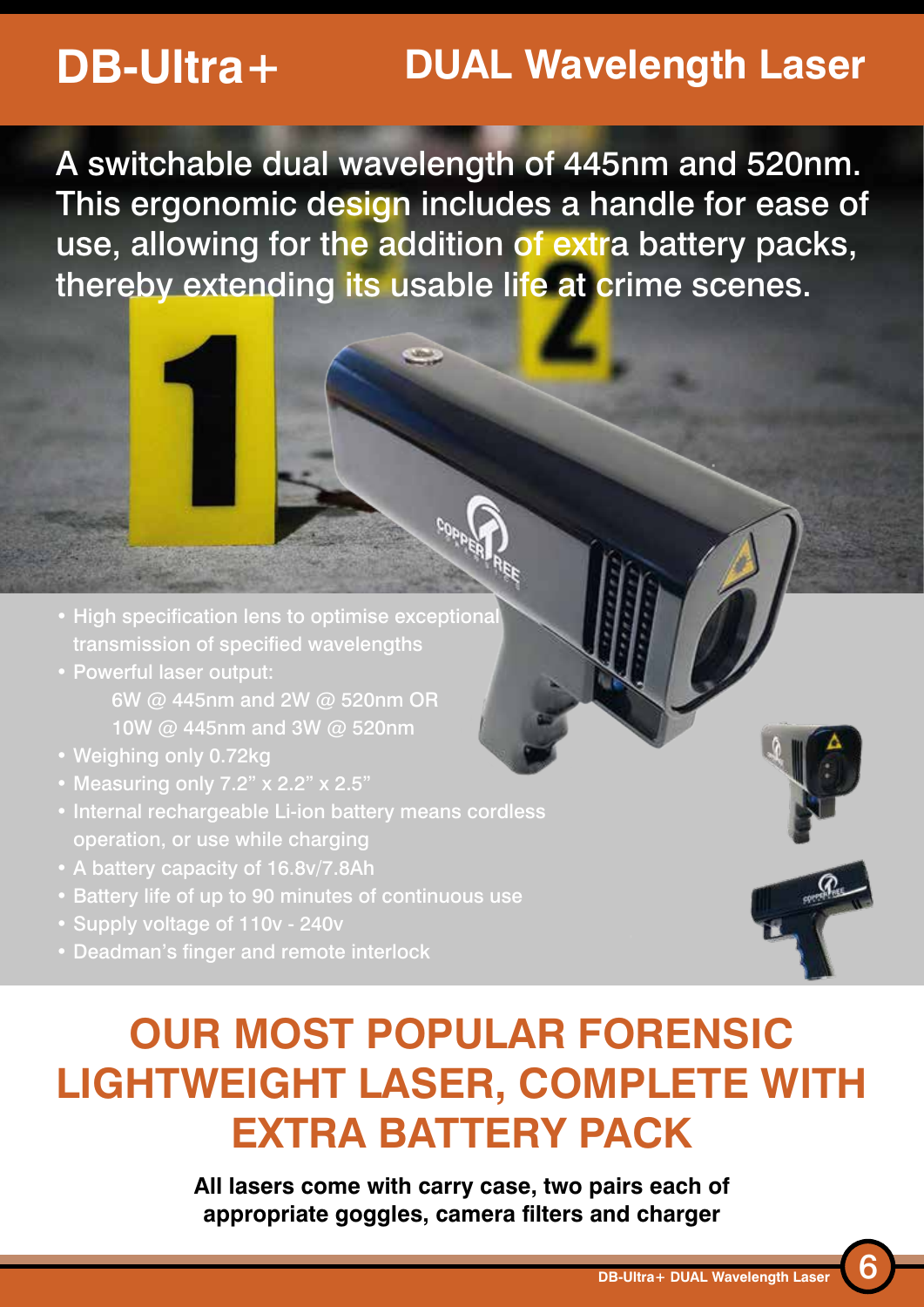#### **DUAL Wavelength Laser**

**DBL8**

Guaranteed power, portability and results at every crime scene. Switchable wavelength laser, operating at 445nm and 532nm, supported by up to 12W of power.

- High specification lens to optimise exceptional transmission of specified wavelengths
- Powerful laser output: 12W @ 445nm and 8W @ 532nm
- Weighing only 7.3KG
- Measuring 12.5" x 5" x 6.5"
- Internal rechargeable Li-ion battery means cordless operation, or use while charging
- A battery capacity of 25.2v/15.6Ah
- Battery life of up to 4 hours of continuous use
- Supply voltage of 110v 240v
- Deadman's finger and remote interlock

## **GUARANTEED POWER, PORTABILITY AND RESULTS**





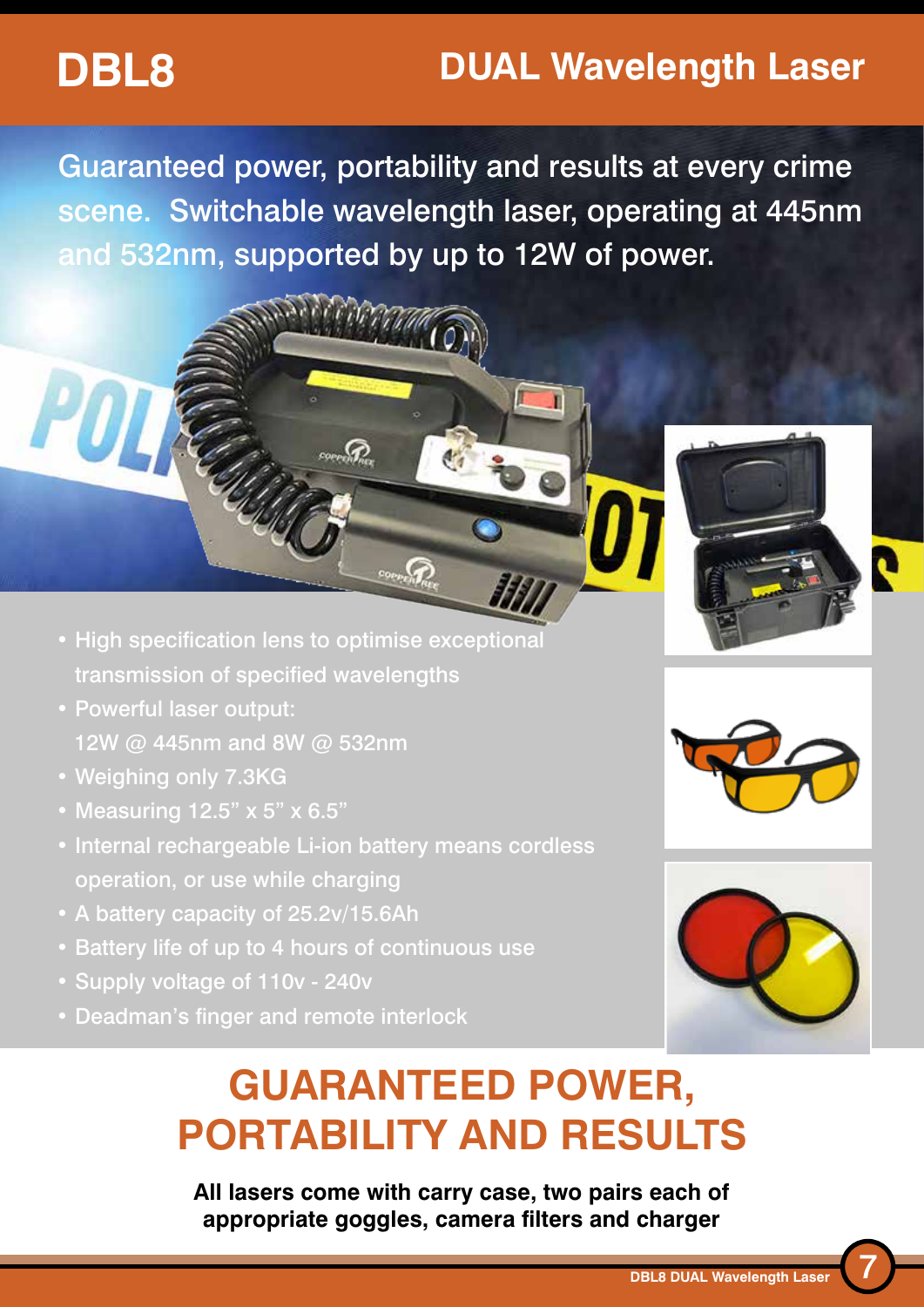# **TBL-Mini**

**HIME SCENE DO NOT CROSS** 

### **TRIPLE Wavelength Laser**

Copper of

A switchable, triple wavelength laser. With three wavelengths of 405nm, 445nm and 532nm

CRIME SCENE DO NOT CROSS

- High specification lens to optimise exceptional transmission of specified wavelengths
- Powerful laser output: 3W @ 405nm 12W @ 445nm 4W @ 532nm
- Weighing only 2.2kg
- Measuring only 10.8" x 2" x 5"
- Internal rechargeable Li-ion battery means cordless operation, or use while charging
- 16.8v/7.8Ah Li-ion battery
- Battery life of up to 3 hours of continuous use
- Supply voltage of 110v 240v
- Deadman's finger and remote interlock



### **THE MOST COMPACT AND POWERFUL TRIPLE WAVELENGTH LASER ON THE MARKET**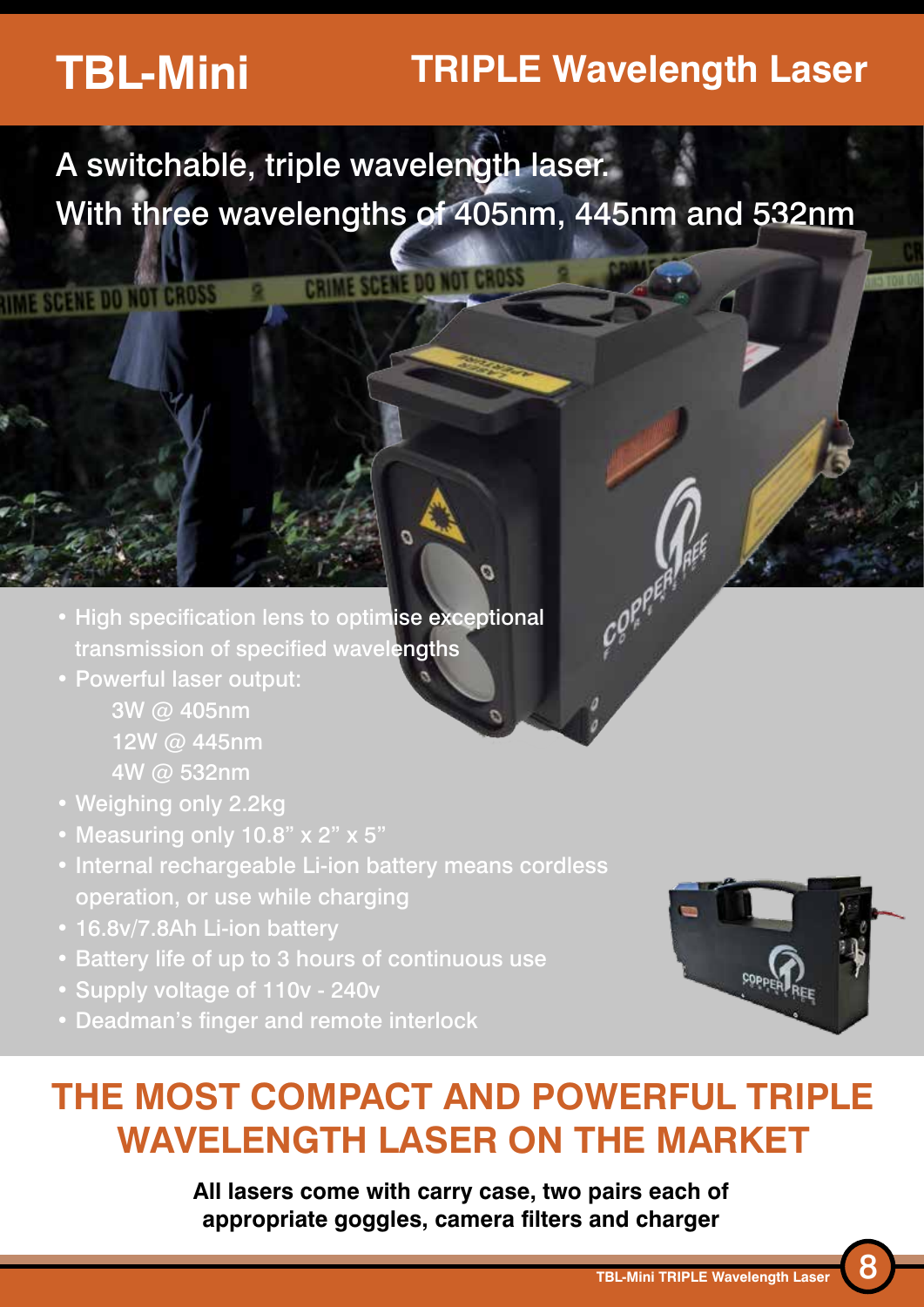# **DVI-LED**

#### **Dual Wavelength LED light**

**Utilising the most powerful LED technology. Provides switchable 445nm and 530nm wavelengths.**

- 60 high-intensity LEDs giving narrow spectrum output
- Dual switchable wavelength ranges of; 445nm up to 33W 530nm up to 12W
- Weight: from 4.5kg
- Main unit with internal rechargeable 25.2v/15.6Ah Li-ion battery
- Battery life of up to 150 minutes on continuous use
- Supply voltage of 110v 240v
- Deadman's finger control

#### **Forensic Investigation Torches FIT-LED**

Green, Blue and White Forensic LED lights with wavelengths of 450nm and 520

• Single Wavelength peak of; Blue - up to  $3W$  @ 450nm Green - up to 1.2W @ 520nm White - up to 1.3W  $@$  445nm

**CRIME SCE** 

- Rechargeable battery, 16.8v/2.6Ah Li-ion, with a battery life of up to 90 minutes of continuous use
- Supply voltage of 110v 240v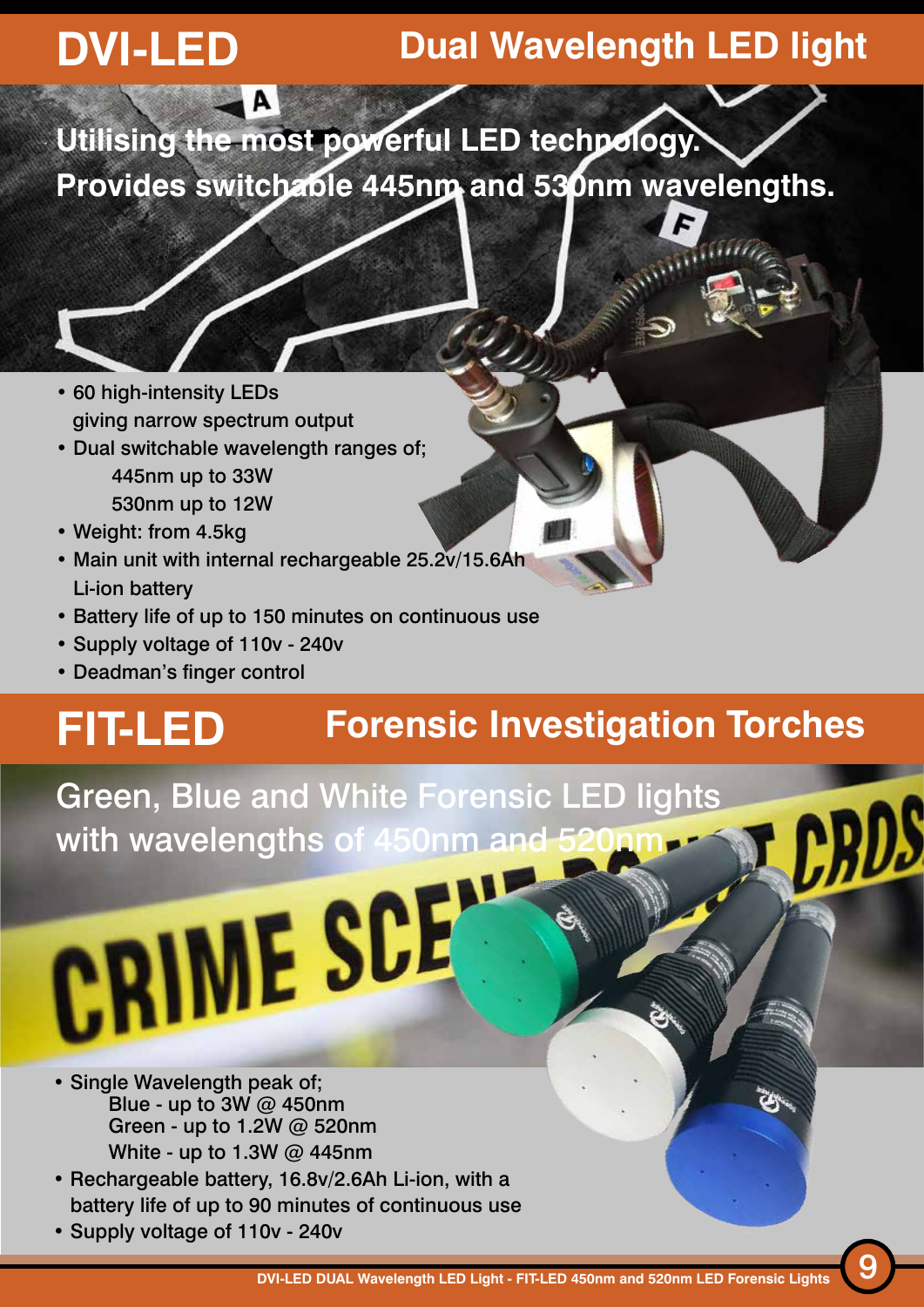## **1KMT**

## **LED Torch**

A long range powerful LED search torch, for use at Disaster Recovery, Traffic Incidents, Search and Rescue. With a search beam of up to 1KM

- 1100 Lumens
- Robust LED lamp
- Length: 26.5cm
- Head diameter: 6.7cm
- Battery: 5500mAh / 3.7v / 20.35Wh
- Tested to standard: BS EN 13032-4:2015

This quick and easy charging torch, comes complete with charger, rechargeable batteries and protective lens cap.